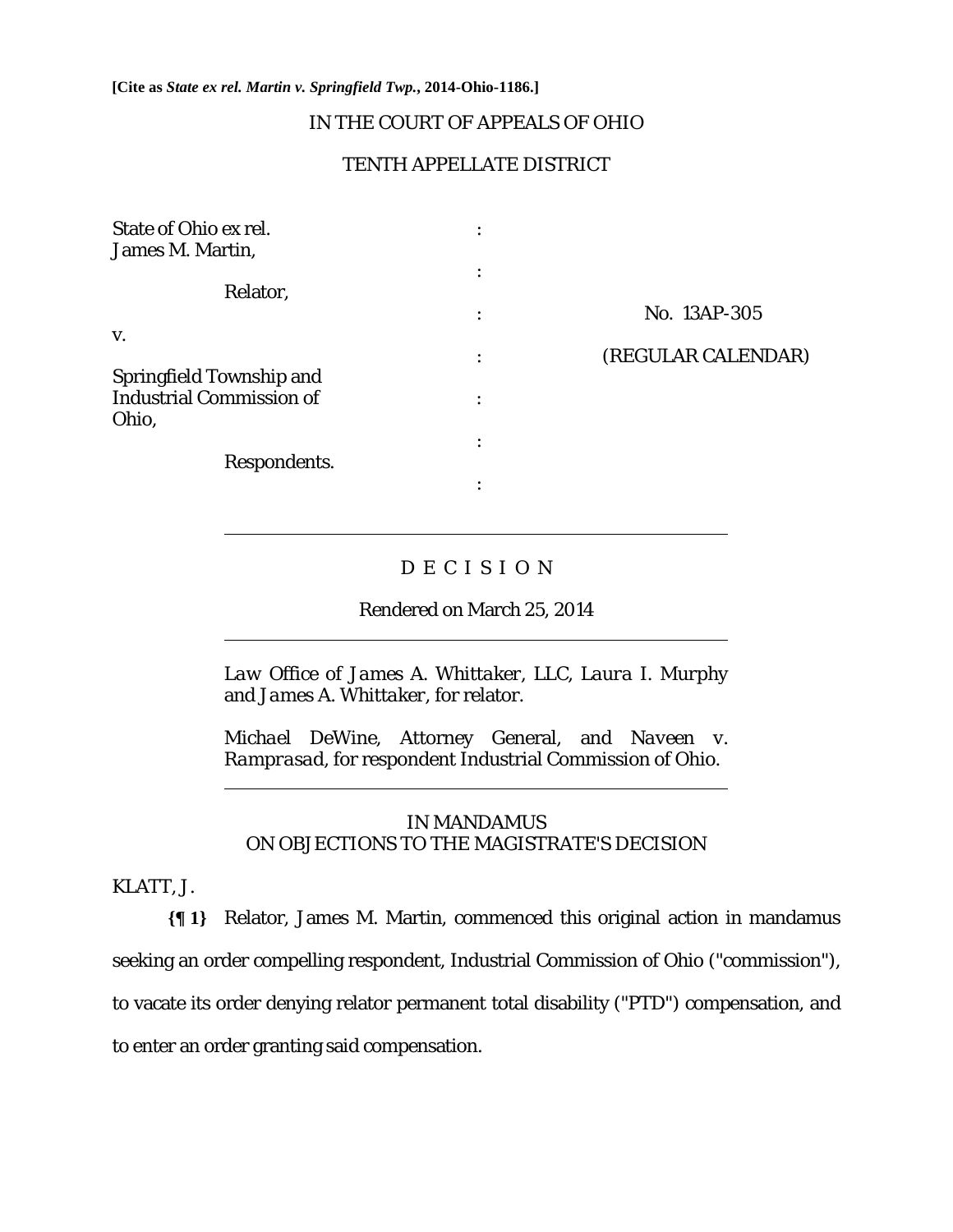**{¶ 2}** Pursuant to Civ.R. 53 and Loc.R. 13(M) of the Tenth District Court of Appeals, we referred this matter to a magistrate who issued a decision including findings of fact and conclusions of law, which is appended hereto. The magistrate found that the commission abused its discretion and misapplied Ohio Adm.Code 4121-3-34(D)(1)(f) when it denied relator's application for PTD compensation solely because relator had other allowed claims that had not reached maximum medical improvement ("MMI"). Relying upon this court's decision in *State ex rel. Ferrell v. Indus. Comm.*, 10th Dist. No. 04AP-948, 2005-Ohio-3100, the magistrate determined that relator is entitled to have his PTD application (which is based solely on an allowed psychological claim) adjudicated even though relator also has allowed physical conditions that undisputedly have not reached MMI and are the basis of his current receipt of TTD compensation. Therefore, the magistrate has recommended that we grant a limited writ ordering the commission to vacate its March 5, 2013 order that denies relator's PTD application, and to enter an order consistent with the magistrate's decision that either grants or denies the PTD application.

**{¶ 3}** The commission has filed objections to the magistrate's decision arguing that the magistrate erred in concluding that the commission acted contrary to law. We disagree.

**{¶ 4}** The commission argues that, as a matter of law, a claimant is not entitled to PTD on any allowed condition if there are other allowed conditions that have not reached MMI. The commission principally relies upon *State ex rel. Johnson v. Indus. Comm.*, 10th Dist. No. 05AP-1187, 2006-Ohio-5091, to support its argument. However, we find *Johnson* unpersuasive because it did not address the issue presented in the case at bar.

**{¶ 5}** Although *Johnson* involved facts similar to those presented here, the issue raised by the relator involved the application of res judicata and/or the commission's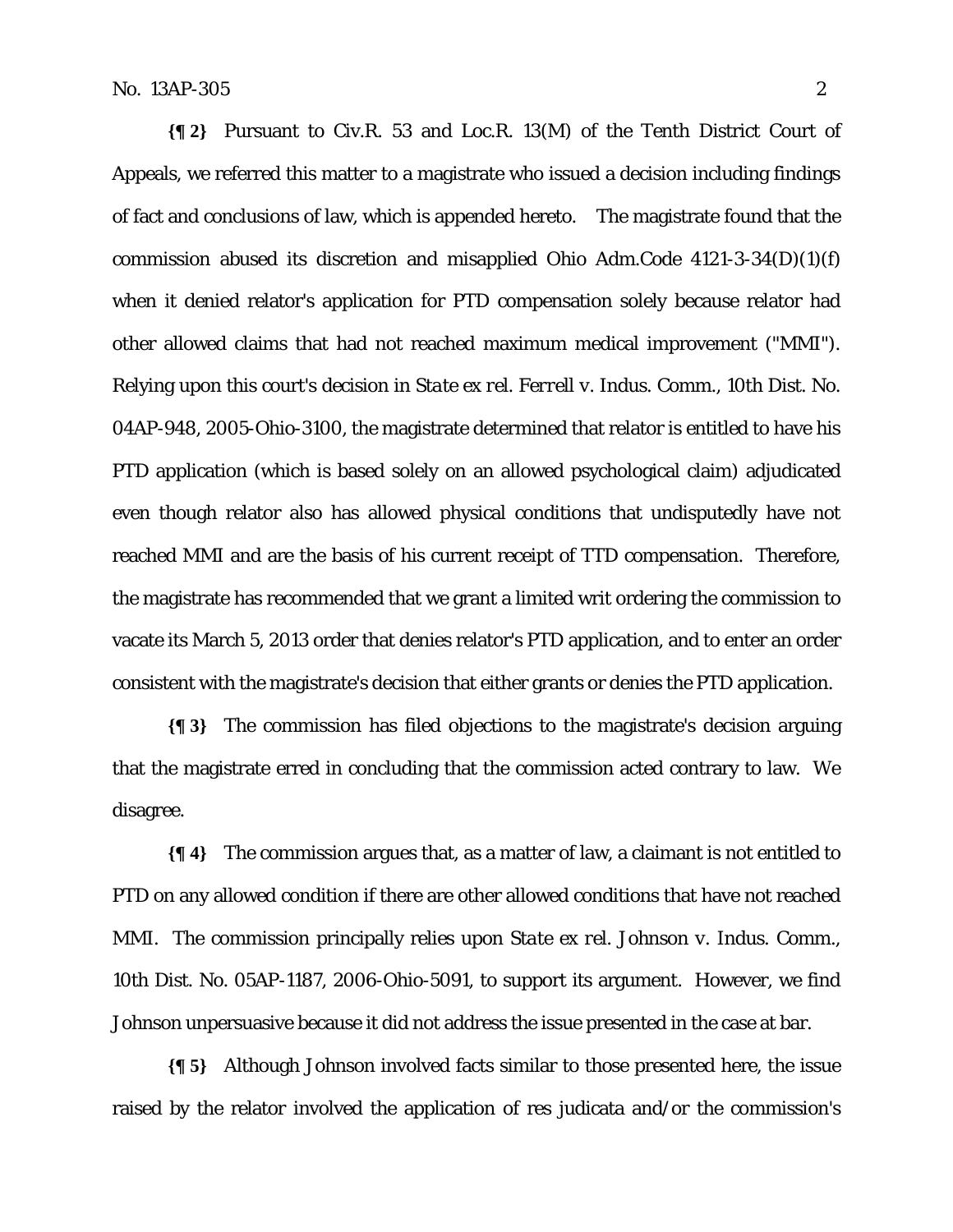exercise of continuing jurisdiction when the commission previously terminated TTD based on a finding that the allowed claims had reached MMI and then, based on additional medical evidence, later found some of the allowed claims had not reached MMI in adjudicating a subsequent application for PTD. *Johnson* simply did not address the legal issue presented here.

**{¶ 6}** We also find unpersuasive the commission's attempt to distinguish *Ferrell*. In *Ferrell*, this court held that a claimant is entitled to have a PTD application based upon an allowed physical claim adjudicated on its merits even though the claimant has an allowed psychological claim that is not at MMI. The commission correctly points out that, in *Ferrell*, the claimant filed for PTD based only the allowed physical conditions, all of which had reached MMI, and did not include in his application the allowed psychological claim, which had not reached MMI. However, those facts played no role in the court's legal analysis. Instead, the *Ferrell* court flatly rejected the assertion that Ohio Adm.Code 4121-3-34(D)(1)(f) requires the denial of PTD if any allowed condition has not reached MMI. To the contrary, the *Ferrell* court held that a claimant who has multiple allowed conditions is not required to show that each condition, standing alone, is work prohibitive. Therefore, the claimant in *Ferrell* could not be denied PTD based upon his allowed physical claim solely because his psychological claim had not reached MMI.

**{¶ 7}** Based upon the holding in *Ferrell*, we agree with the magistrate's legal analysis. Therefore, we overrule the commission's objections.

**{¶ 8}** Following an independent review of this matter, we find that the magistrate has properly determined the facts and applied the appropriate law. Therefore, we adopt the magistrate's decision as our own, including the findings of fact and conclusions of law contained therein. In accordance with the magistrate's decision, we grant a limited writ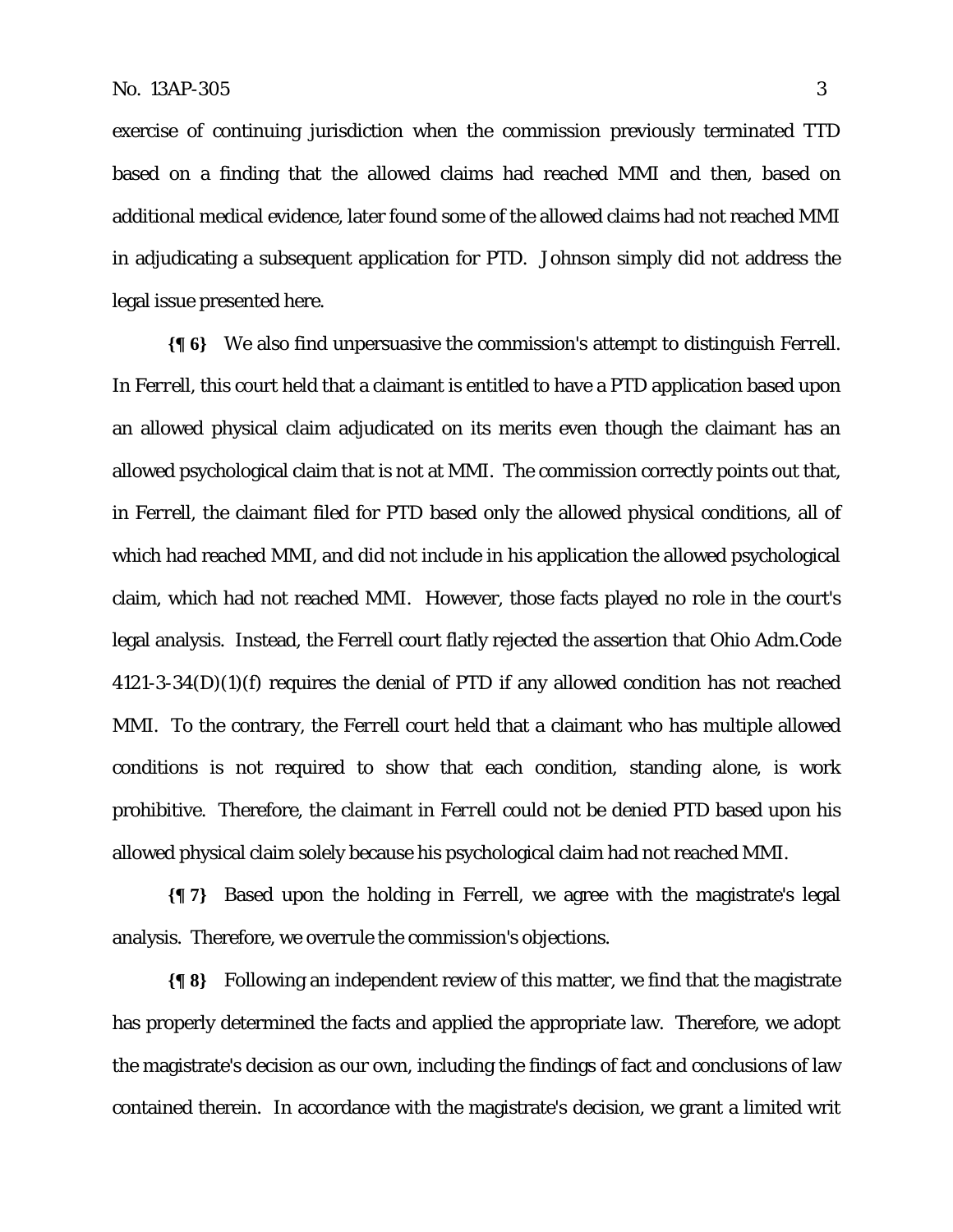and order the commission to vacate its March 5, 2013 order that denies relator's PTD

application, and to enter an order consistent with this decision that either grants or denies

relator's PTD application.

*Objections overruled; limited writ of mandamus granted.*

CONNOR and T. BRYANT, JJ., concur.

T. BRYANT, J., retired, of the Third Appellate District, assigned to active duty under authority of Ohio Constitution, Article IV, Section 6(C).

 $\overline{a}$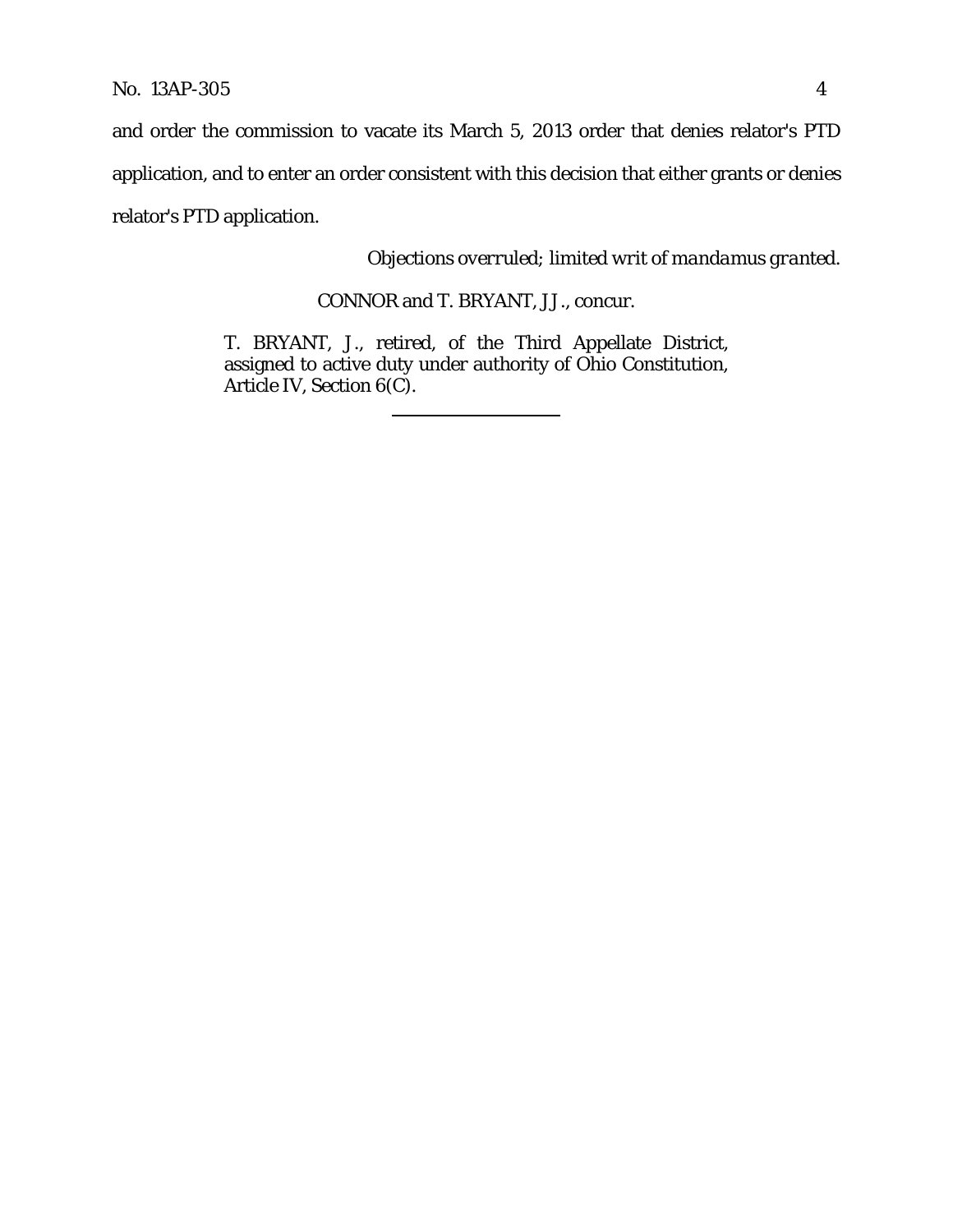$\overline{a}$ 

 $\overline{a}$ 

#### **APPENDIX**

### IN THE COURT OF APPEALS OF OHIO

# TENTH APPELLATE DISTRICT

| State of Ohio ex rel.<br>James M. Martin, |                      |                    |
|-------------------------------------------|----------------------|--------------------|
| Relator,                                  | ٠<br>$\bullet$       |                    |
|                                           |                      | No. 13AP-305       |
| V.                                        | ٠                    | (REGULAR CALENDAR) |
| <b>Springfield Township and</b>           | $\ddot{\phantom{0}}$ |                    |
| <b>Industrial Commission of</b><br>Ohio,  | ٠                    |                    |
|                                           |                      |                    |
| Respondents.                              | ٠<br>$\bullet$       |                    |

## MAGISTRATE'S DECISION

Rendered on December 20, 2013

*Law Office of James A. Whittaker, LLC*, *Laura I. Murphy*  and *James A. Whittaker,* for relator.

*Michael DeWine*, Attorney General, and *Naveen v. Ramprasad,* for respondent Industrial Commission of Ohio.

### IN MANDAMUS

**{¶ 9}** In this original action, relator, James M. Martin, requests a writ of mandamus ordering respondent Industrial Commission of Ohio ("commission") to vacate the March 5, 2013 order of its staff hearing officer ("SHO") that denied him permanent total disability ("PTD") compensation for his allowed post-traumatic stress disorder ("PTSD") on grounds that allowed physical conditions of another industrial claim have not reached maximum medical improvement ("MMI"), and to enter an order granting PTD compensation based upon the PTSD.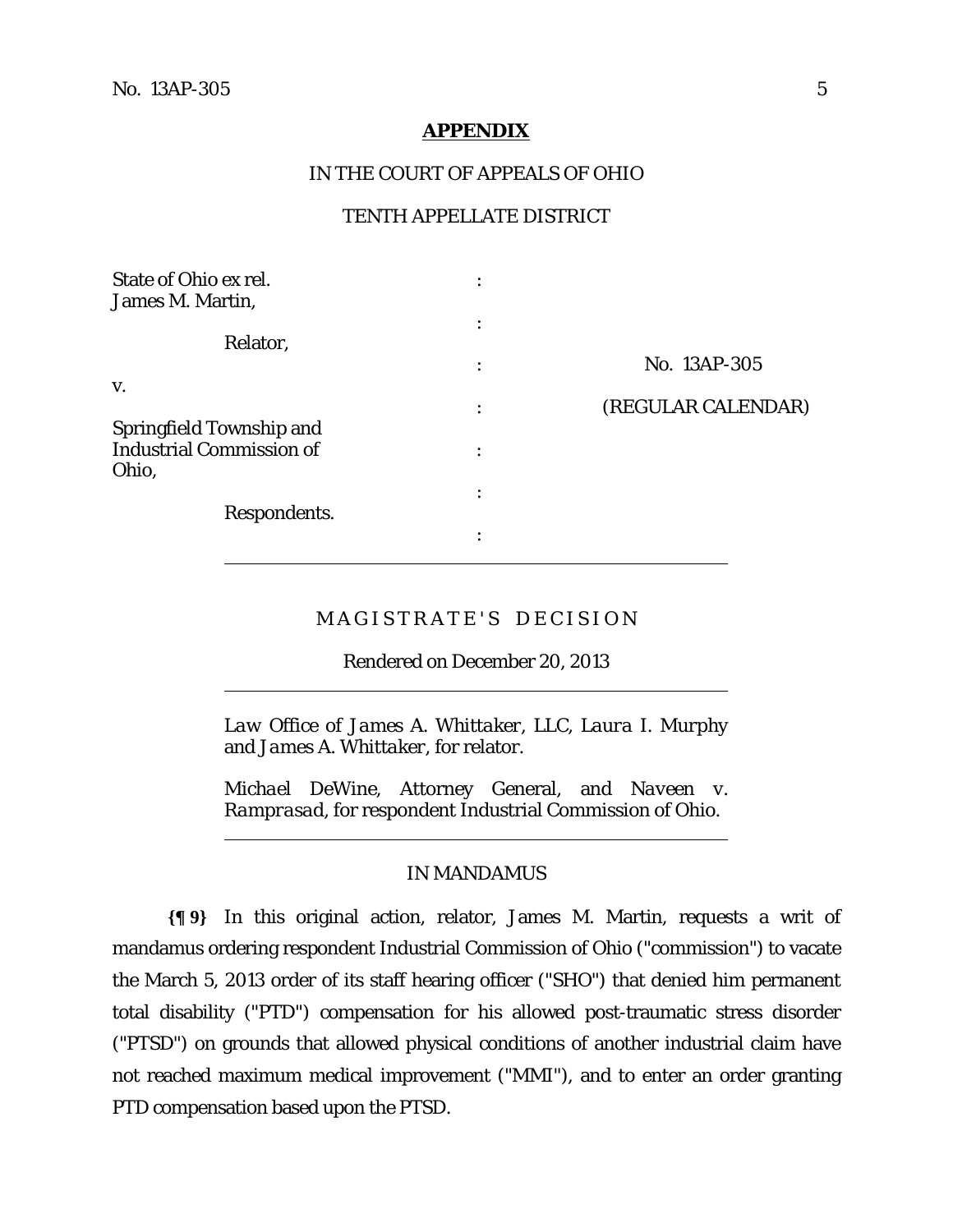Findings of Fact:

**{¶ 10}** 1. This is the second mandamus action relator has filed in regard to his PTD application, filed April 20, 2010. In the first action, this court issued a writ that resulted in the SHO's order at issue here.

**{¶ 11}** 2. Relator has two industrial claims arising out of his employment as a police officer with respondent Springfield Township, a state-fund employer.

**{¶ 12}** 3. Claim No. 97-319655 arises from an injury that occurred January 20, 1997. The claim is allowed for several injuries to the right knee, right leg, and right hip. The claim is also allowed for a psychiatric condition described as "prolong post traumatic stress."

**{¶ 13}** 4. Claim No. 97-489866 arises from an injury that occurred August 5, 1997. This claim is allowed for several injuries to the right and left knees and to the lumbar area. There are no psychiatric conditions allowed in this claim.

**{¶ 14}** 5. On April 19, 2010, at relator's request, treating psychologist William C. Melchior, Ed.D., opined in a two-page report:

> [G]iven the extent and ongoing nature of Mr. Martin's PSTD [sic], it is this psychologist's opinion that Mr. Martin is determined to be permanently and totally disabled from work.

**{¶ 15}** 6. On April 21, 2010, at relator's request, treating chiropractor Dan Buchanan, D.C., opined:

> Based on Mr. Martin's history, his subjective complaints, his physical exam findings, and his current level of function, and based solely on the allowed diagnoses in his claim; I am of the opinion with a reasonable degree of medical certainty that Mr. Martin is permanently and totally disable [sic] from any forms of sustained remunerative employment.

**{¶ 16}** 7. Earlier, on April 20, 2010, relator filed an application for PTD compensation. In support, relator submitted the Melchior and Buchanan reports.

**{¶ 17}** 8. On May 25, 2010, at the commission's request, relator was examined by Donald J. Tosi, Ph.D. In his eight-page narrative report, Dr. Tosi concluded:

> Specific to PTSD, the Injured Worker is able to return to his former position of employment without limitations.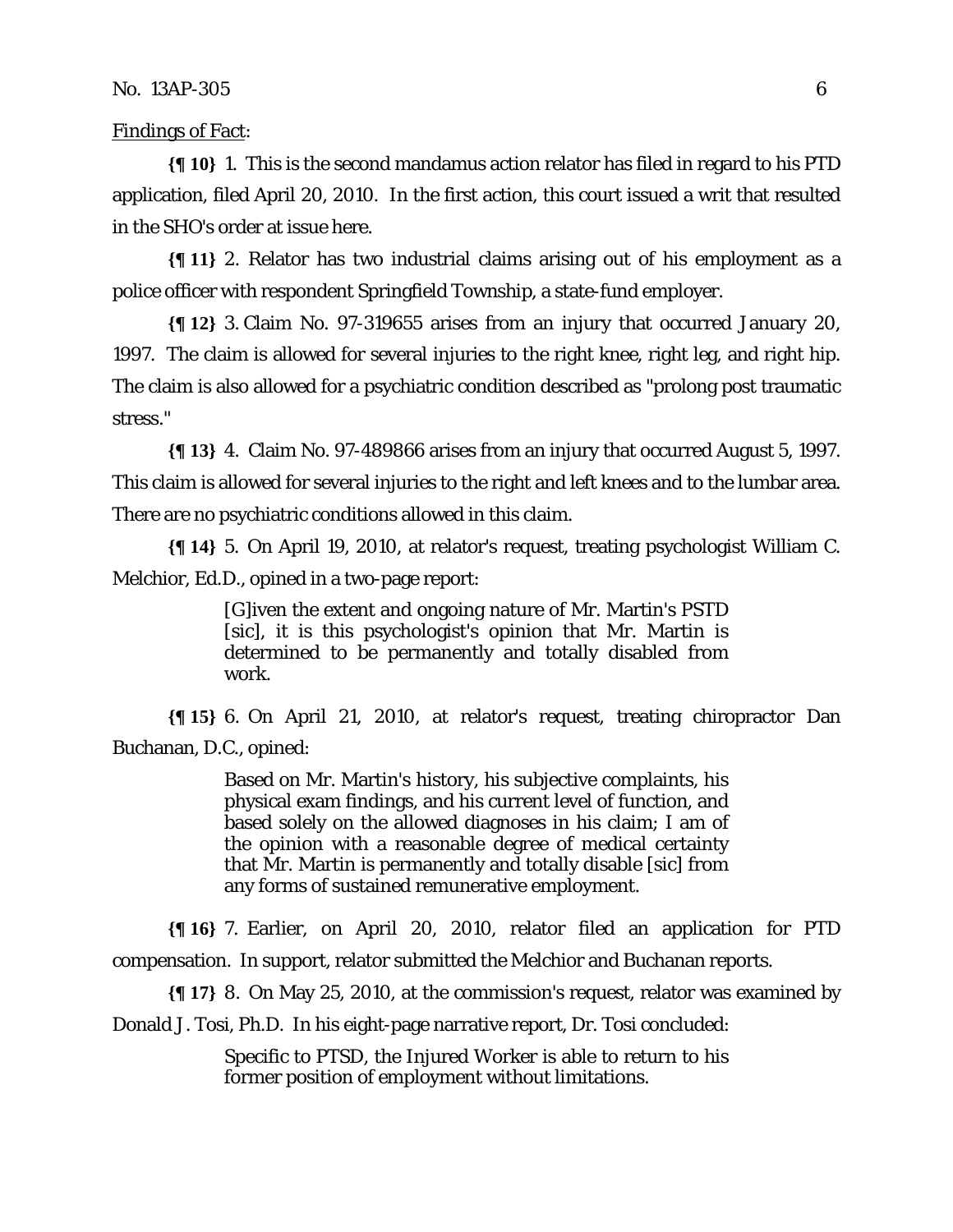**{¶ 18}** 9. Earlier in his report, Dr. Tosi opined:

He would function best under normal to moderate stress conditions with work tasks that are simple to moderate in complexity.

\* \* \*

The Injured Worker is able to sustain focus and attention long enough to permit completion of tasks in a low to moderate stress work environment.

**{¶ 19}** 10. On May 29, 2010, Dr. Tosi completed a form captioned "Occupational Activity Assessment[,] Mental & Behavioral Examination." On the form, Dr. Tosi indicated by his mark: "This Injured Worker has no work limitations."

**{¶ 20}** 11. On May 26, 2010, at the commission's request, relator was examined by Ron M. Koppenhoefer, M.D. In his seven-page narrative report, Dr. Koppenhoefer opined:

> The combined values chart would indicate that he has a total of a 36% impairment to the body as a whole.

> Based on my examination and review of the medical records, it is my medical opinion that Mr. Martin is limited to sedentary work activities at this time based on the allowed conditions in these claims.

**{¶ 21}** 12. On May 26, 2010, Dr. Koppenhoefer completed a Physical Strength Rating form. On the form, Dr. Koppenhoefer indicated by his mark that relator is capable of sedentary work.

**{¶ 22}** 13. Following an October 5, 2010 hearing, an SHO issued an order denying the PTD application. In his order, the SHO relied upon reports from Drs. Koppenhoefer and Tosi in determining residual functional capacity. In that regard, the SHO concluded:

> The Staff Hearing Officer finds that the capabilities listed by Dr. Koppenhoefer and Dr. Tosi are the capabilities the Injured Worker has as a result of the recognized orthopedic and psychological conditions in the claim.

Then the SHO addressed the non-medical factors. The SHO concluded that relator is able to engage in sustained remunerative employment.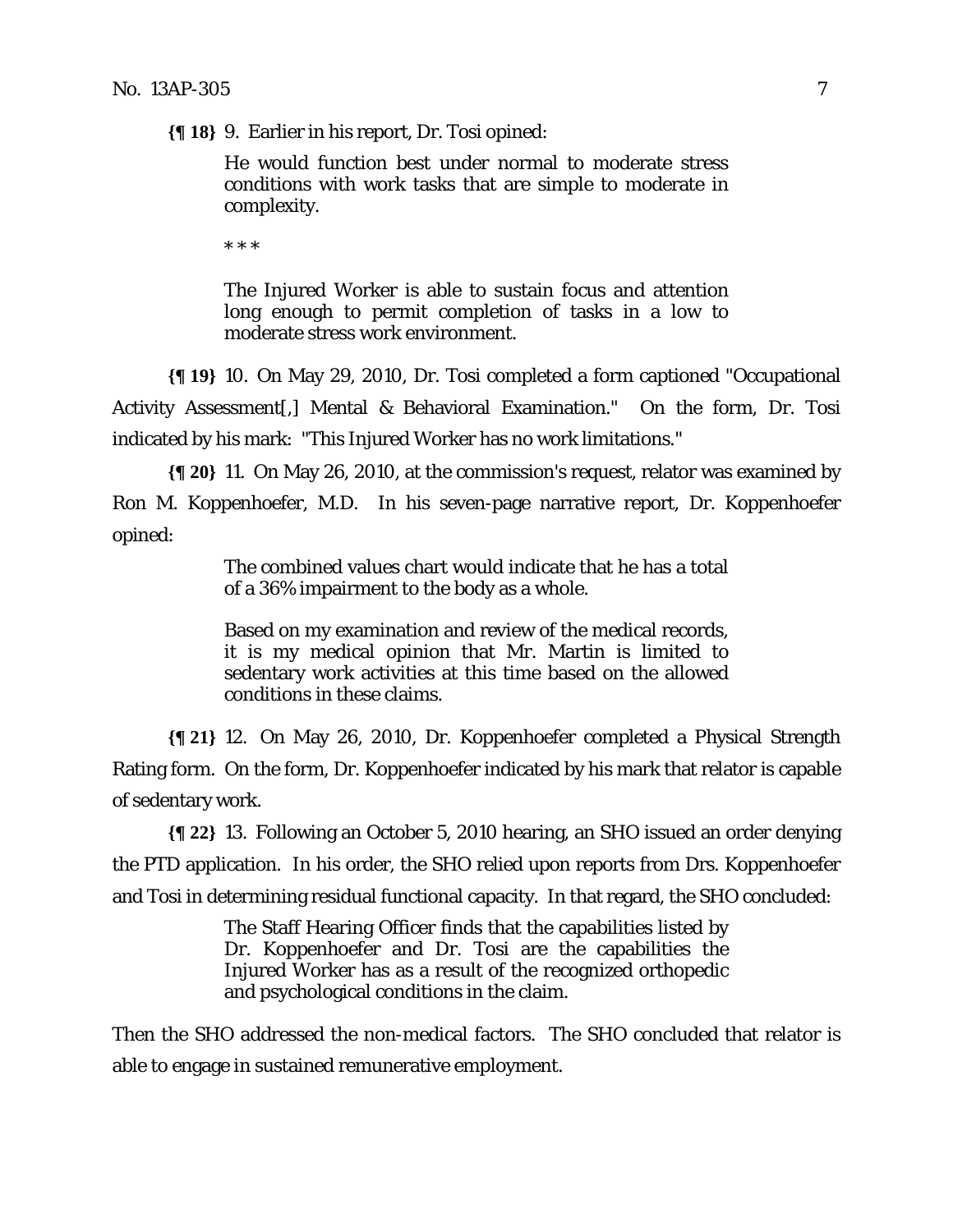**{¶ 23}** 14. On March 15, 2011, relator filed in this court a mandamus action that was assigned case No. 11AP-252. The action was assigned to a court magistrate who issued his Magistrate's Decision on December 28, 2011. In his decision, the magistrate found that the report of Dr. Tosi is so internally inconsistent that it must be eliminated from evidentiary consideration.

**{¶ 24}** 15. On June 29, 2012, this court issued its Decision and Judgment Entry. In its decision, this court adopted the magistrate's decision, including the findings of fact and conclusions of law. This court granted a writ of mandamus ordering the commission to vacate the October 5, 2010 order of its SHO and, in a manner consistent with the magistrate's decision, enter a new order that adjudicates the PTD application. *State ex rel. Martin v. Indus. Comm.,* 10th Dist. No. 11AP-252, 2012-Ohio-2984.

**{¶ 25}** 16. On August 30, 2012, the Ohio Bureau of Workers' Compensation ("bureau") mailed an order awarding temporary total disability ("TTD") compensation starting June 20, 2012 in industrial claim No. 97-489866. The bureau's decision was based on:

> The physician file review completed by Dr. Stewart on 8/18/12, the C84 submitted by the injured worker and the Medco14s submitted by Dr. Paley.

**{¶ 26}** 17. Apparently, the bureau's August 30, 2012 order was not administratively appealed.

**{¶ 27}** 18. On September 11, 2012, relator underwent left knee surgery performed by Jonathan Paley, M.D. The surgical procedure is described in an operative report from Dr. Paley:

> [One] Videoarthroscopy of the left knee with chondroplasty, medial femoral condyle [Two] Debridement of residuals of medial meniscus tear [Three] Debridement of lateral meniscus tear

**{¶ 28}** 19. On October 6, 2012, an SHO mailed an order acknowledging this court's writ of mandamus in case No. 11AP-252. The SHO's order instructs:

> Therefore, in accordance with the Writ, it is ordered that the Staff Hearing Officer order dated 10/05/2010, findings mailed 10/07/2010, which denied the claimant's IC-2 Application for Permanent Total Disability Compensation filed on 04/20/2010, be vacated.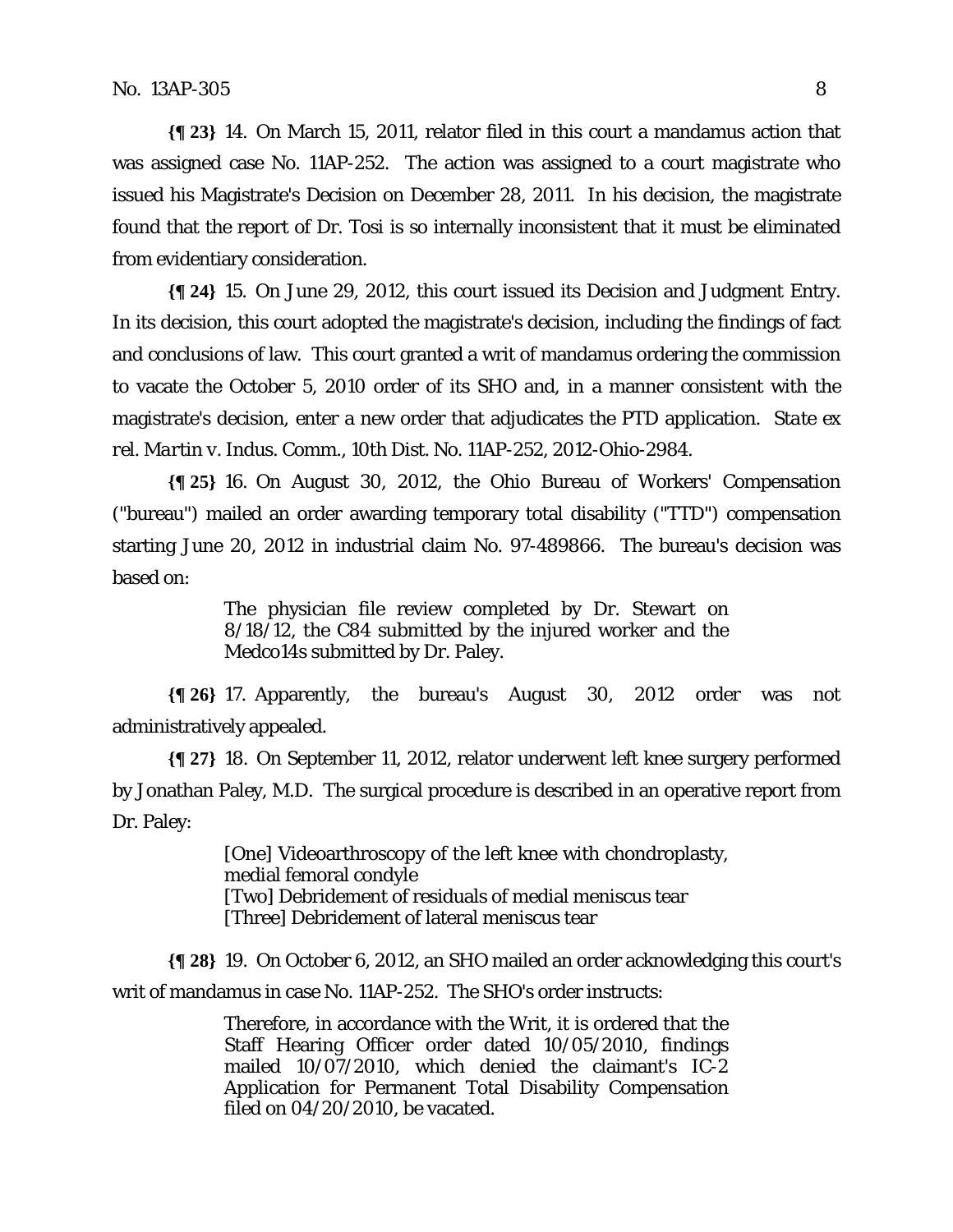It is ordered that the claim be referred to the Medical Services Department of the Industrial Commission to arrange a new examination of the Injured Worker on the allowed psychological conditions in the claim. The examining psychologist shall conduct an examination of the claimant and shall issue a report concerning the issue of whether claimant is permanently and totally disabled as a result of the allowed psychological conditions in this claim. It is ordered that after the psychological examination and the issuance of the report, the claim shall be referred to the Hearing Administrator to schedule a hearing de novo before a Staff Hearing Officer to determine the merits of the Application of Permanent Total Disability Compensation filed on 04/20/2010.

In the <u>de novo</u> hearing, the Staff Hearing Officer shall adjudicate the Application for Permanent Total Disability Compensation filed on 04/20/2010, after considering the new psychological report concerning the issue of whether claimant is Permanently and Totally Disabled as a result of the allowed psychological conditions in the claim, and all other evidence related to the IC-2 Application filed on 04/20/2010. In addition, it is ordered that the psychological report of Dr. Donald Tosi, dated 06/02/2010, shall not be considered in adjudicating the claimant's IC-2 Application for Permanent Total Disability Compensation filed on 04/20/2012.

The Staff Hearing Officer shall issue an order which either grants or denies the Application for Permanent Total Disability Compensation filed on 04/20/2010, cite the evidence which is the basis for the decision and, provide an explanation for the decision in accordance with State ex rel. Mitchell v. Robins & Myers, Inc. (1984), 6 Ohio St.3d 481 and State ex rel. Noll v. Indus. Comm. (1991), 57 Ohio St.3d 203.

**{¶ 29}** 20. On November 2, 2012, at the commission's request, relator was examined by clinical psychologist Norman L. Berg, Ph.D. In his eight-page narrative report, Dr. Berg opined:

> These are my responses in regard to the specific questions posed by the Industrial Commission. In my opinion, the injured worker has reached maximum medical improvement (MMI) in regard to allowed condition of "Prolonged Post-Traumatic Stress." This is based on the fact that claimant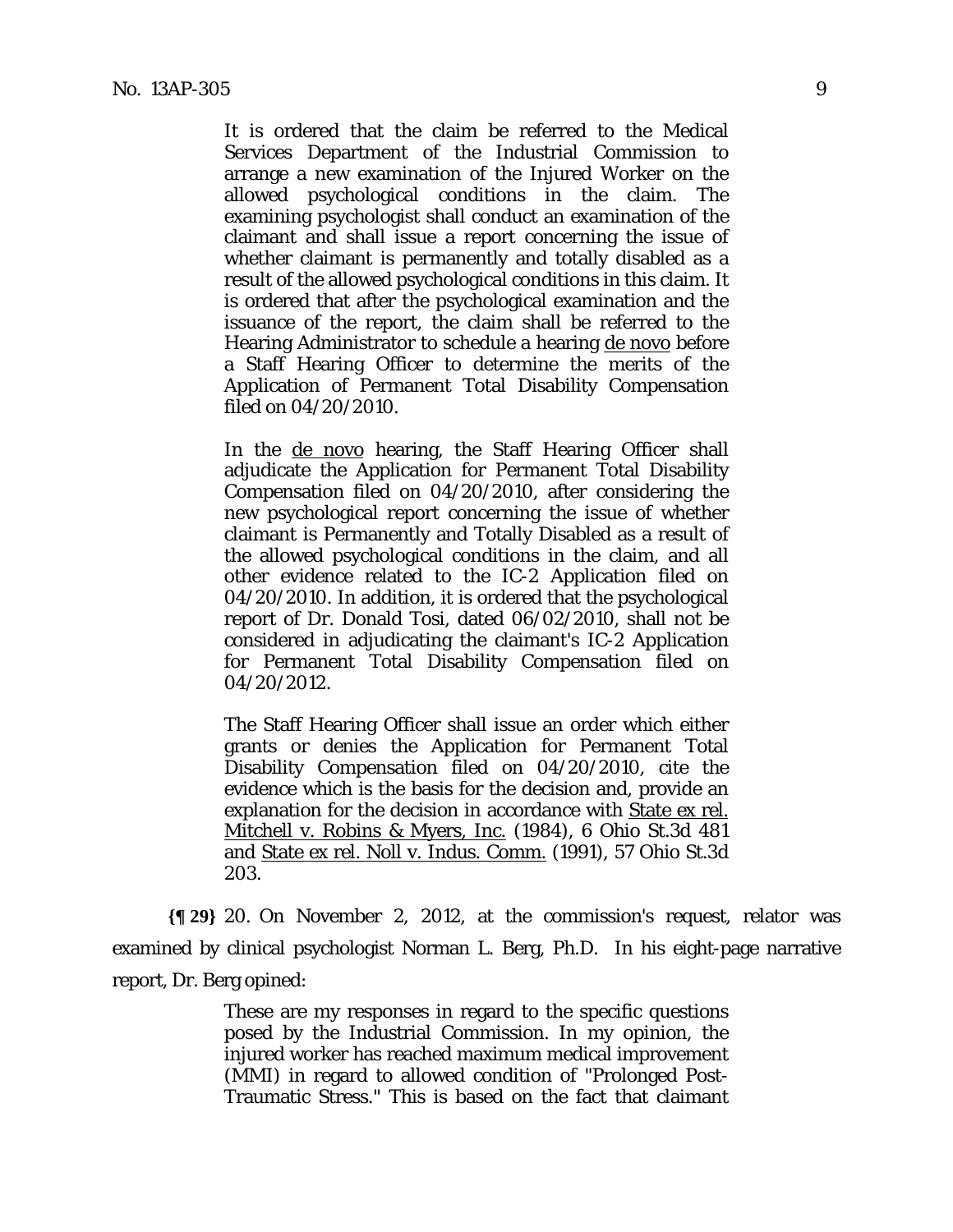suffered his industrial injury approximately 15 years ago, he continues to exhibit classic symptoms of condition of PTSD, and he continues to exhibit such symptoms even though he has been involved in mental health treatment (counseling and medication) for several years. Based on the AMA Guides, 2nd and 5th Editions, and with reference to the Industrial Commission Medical Examination Manual I rate this claimant as having 65% permanent impairment based on allowed condition of "Prolonged Post Traumatic Stress." Ongoing mental health treatment (counseling and medication) appears necessary for maintenance purposes.

In regard to activities of daily living, claimant is rated as having Class 2, mild impairment, in that symptoms of PTSD at times reduce his motivation to engage in these routine activities. He does attend to his personal hygiene needs but does so with pain. The pain then reminds him of the situation in which caused his injuries and the related condition of PTSD.

In regard to social functioning, claimant is rated as having Class 4, marked impairment, in that symptoms of PTSD result in his either withdrawing from social situations or becoming hyper vigilant, angry, and having a tendency to become confrontational.

In regard to concentration, persistence, and pace for task completion, claimant is rated as having Class 4, marked impairment. Claimant's symptoms of PTSD including intrusive thoughts of the event which cause these symptoms result in claimant at times having difficulty with concentration and in being persistent.

In regard to claimant's adaption to the work place, claimant is rated as having Class 4, marked impairment. Claimant prefers not to be around others, he does not trust others, and he either withdraws or becomes angry, hyper vigilant, suspicious, and has feelings of becoming confrontational.

**{¶ 30}** 21. On November 2, 2012, Dr. Berg completed a form captioned "Occupational Activity Assessment[,] Mental & Behavioral Examination." On the form, Dr. Berg indicated by his mark: "This Injured Worker is incapable of work."

**{¶ 31}** 22. On November 29, 2012, an SHO mailed a tentative order awarding PTD compensation starting April 19, 2010. The tentative order explains: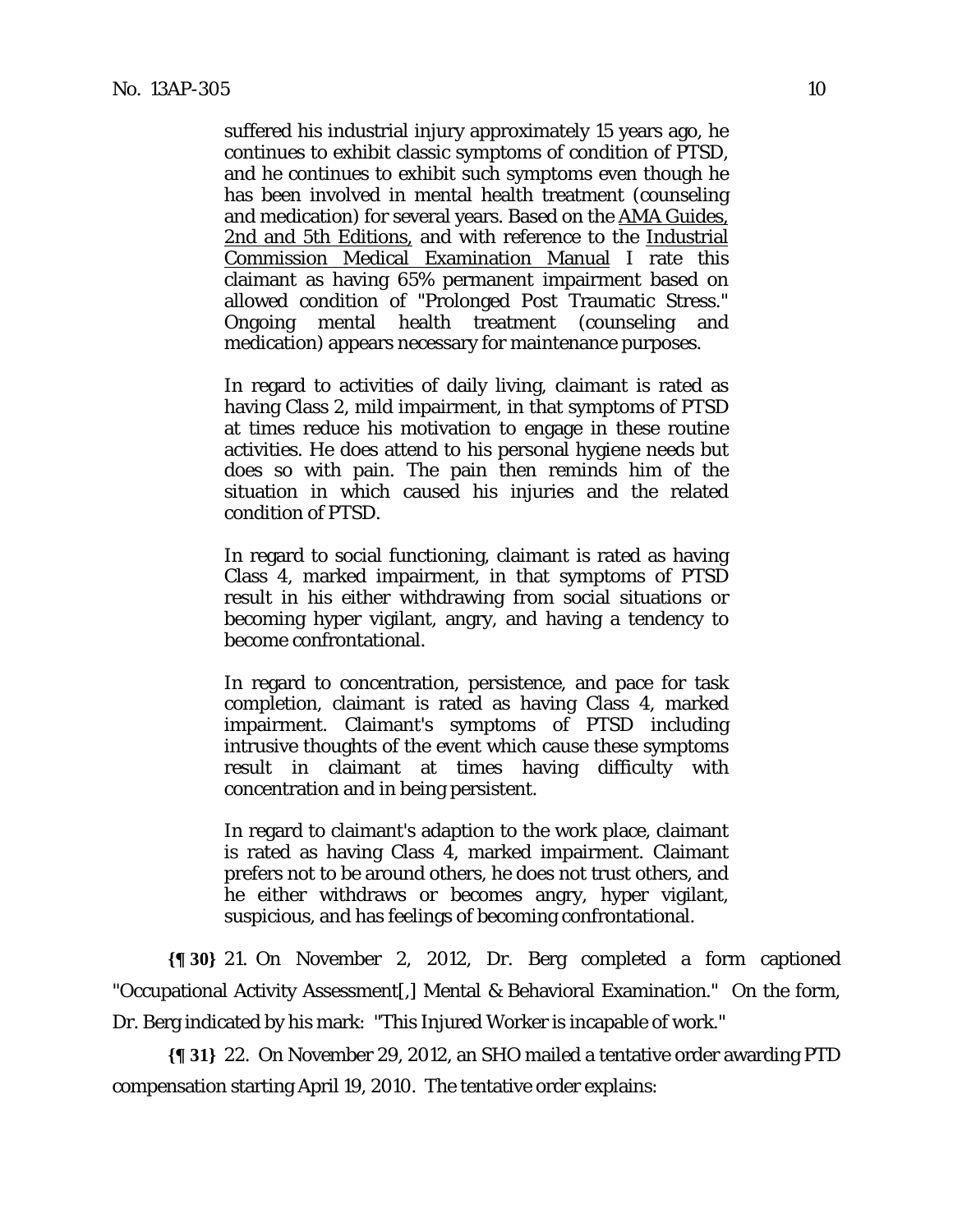It is the finding of the Staff Hearing Officer that the Injured Worker's condition has become permanent and that he is unable to return to his former position of a police officer as a result of the allowed conditions in claim 97-319655.

Dr. Melchior, Injured Worker's Psychologist, opined in a report dated 04/19/2010 that the Injured Worker is permanently and totally disabled from work due to the allowed condition of Prolonged Post Traumatic Stress Disorder. The Staff Hearing Officer notes that this condition is allowed in claim 97-319655. Dr. Melchior opined that the Injured Worker is unable to engage in sustained remunerative employment based upon this condition of Prolonged Post Traumatic Stress Disorder.

Dr. Norman Berg, Clinical Psychologist, examined the Injured Worker at the request of the Industrial Commission on 11/02/2012. Dr. Berg opined that the Injured Worker is incapable of work based on the allowed condition of Prolonged Post Traumatic Stress Disorder. Dr. Berg opined that the Injured Worker has the below - listed limitations based on the impairments arising from the allowed condition of "Prolonged Post Traumatic Stress Disorder": the Injured Worker would have moderate limitations in his ability to understand, remember and follow direction. The Injured Worker would have marked limitations in his ability to maintain attention, concentration and pace in a work setting. The Injured Worker would have marked limitations in his ability to relate to others in a work setting. Dr. Berg opined that in this area his limitations would be marked to extreme. Dr. Berg further opined that the Injured Worker would have marked limitations in his ability to cope with routine job stress. Dr. Berg opined that the Injured Worker is permanently and totally disabled based upon the allowed condition of Prolonged Post Traumatic Stress Disorder allowed in claim number 97-319655.

The Staff Hearing Officer finds based upon the medical evidence alone of Dr. Melchior and Dr. Berg that the Injured Worker is unable to engage in sustained remunerative employment and is permanently and totally disabled.

The Staff Hearing Officer finds that the Injured Worker's Application for Permanent and Total Disability Compensation filed 04/20/2010 is granted.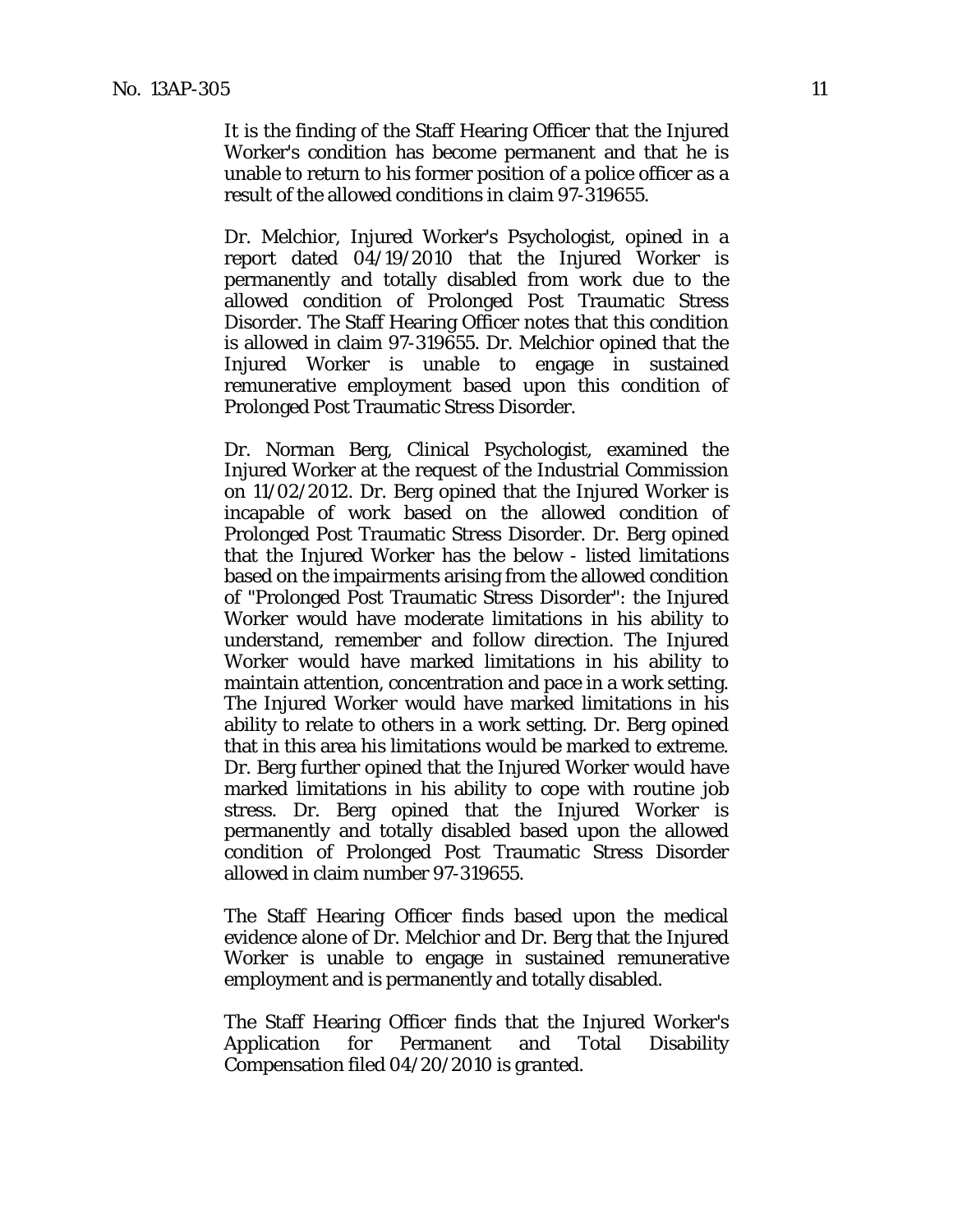The Staff Hearing Officer finds that the appropriate start date of Permanent and Total Disability Compensation is 04/19/2010, the date of the medical report of Dr. Melchior.

The Staff Hearing Officer finds that 100% of the award of Permanent and Total Disability Compensation is to be made in claim 97-319655.

The Staff Hearing Officer finds that 0% of the award of Permanent and Total Disability Compensation is made in claim 97-489866.

This order is based on the medical report of Dr. Melchior dated 04/19/2010 and the medical report of Dr. Berg dated 11/02/2012.

**{¶ 32}** 23. On December 3, 2012, on a Medco-14, Dr. Paley certified TTD beginning December 8, 2012 to February 18, 2013.

**{¶ 33}** 24. On December 4, 2012, the bureau timely objected to the November 29, 2012 tentative order.

**{¶ 34}** 25. On February 13, 2013, relator underwent a "[r]evision right total knee" performed by Dr. Paley.

**{¶ 35}** 26. On March 20, 2013, on a Medco-14, Dr. Paley certified TTD beginning February 18, 2013. On March 28, 2013, Dr. Paley extended the disability period to June 7, 2013.

**{¶ 36}** 27. Earlier, on March 5, 2013, an SHO heard the PTD application filed April 20, 2010. Thereafter, on March 12, 2013, the SHO mailed an order denying the PTD application. The SHO's order explains:

> The Hearing Officer specifically finds that permanent and total disability compensation is to be denied as some of the allowed medical conditions are still temporary and have not reached maximum medical improvement. In coming to this conclusion, the Hearing Officer relies on Ohio Admin. Code 4121-3-34(D) (1) (f) which states "If, after hearing, the adjudicator finds that the Injured Worker's allowed medical condition(s) is temporary and has not reached maximum medical improvement, the Injured Worker [sic] shall be found not to be permanently and totally disabled because the conditions [sic] remains temporary."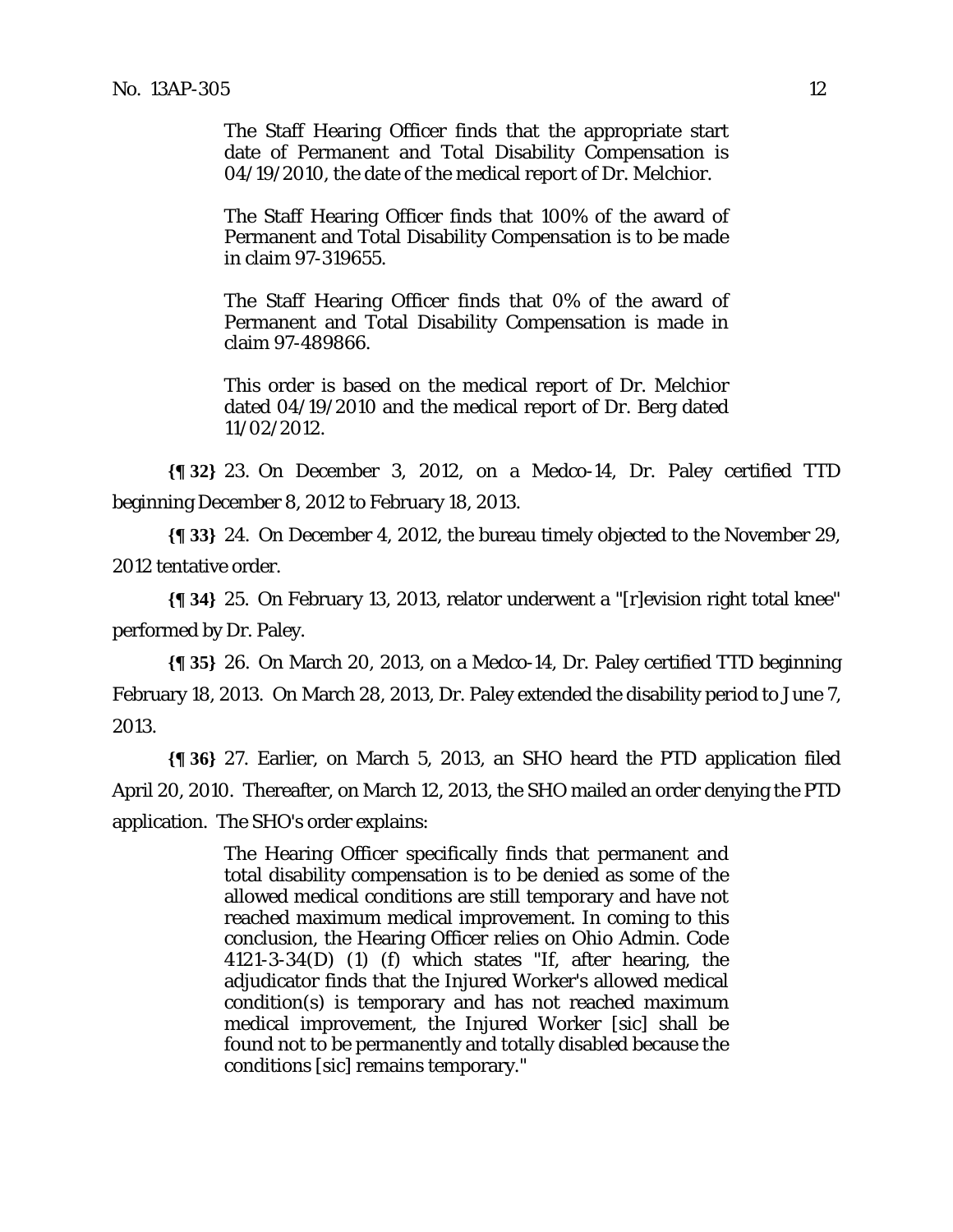In the present claim, the Hearing Officer finds that the Injured Worker is currently receiving temporary total disability compensation in claim number 97-489866. The Hearing Officer finds that the Injured Worker is currently receiving temporary total disability compensation as of 06/20/2012 per Bureau of Workers' Compensation order dated 08/30/2012. The Hearing Officer notes that the Injured Worker underwent surgery on 09/11/2012 for treatment of the allowed conditions in claim 97-489866 including the conditions of tear anterior cruciate ligament left knee, tear medial meniscus and bicompartmental degenerative arthritis left knee. The Hearing Officer further finds that the Injured Worker underwent a total revision of the right knee on 02/13/2013 for treatment of the allowed right knee conditions in claim 97-489866. The Injured Worker has been certified to be temporarily and totally disabled per Dr. Paley through 02/18/2013 per MEDCO-14 completed by Dr. Paley dated 12/03/2012.

The Hearing Officer finds that as the allowed conditions in claim 97-489866 are still temporary and have not reached maximum medical improvement, the Hearing Officer denies the Injured Worker's application for permanent and total disability compensation filed 04/20/2010.

Further, the Hearing Officer vacates the Industrial Commission tentative order issued 11/29/2012.

The Hearing Officer relies on the Bureau of Workers' Compensation order dated 08/30/2012, the MEDCO-14 completed by Dr. Paley dated 12/03/2012, the surgery report completed by Dr. Paley dated 02/13/2013 and the surgery report completed by Dr. Paley dated 09/11/2012.

**{¶ 37}** 28. On April 5, 2013, the three-member commission, on a two-to-one vote, denied relator's request for reconsideration.

**{¶ 38}** 29. On April 10, 2013, relator, James M. Martin, filed this mandamus action.

#### Conclusions of Law:

**{¶ 39}** The issue is whether the commission, through its SHO's order of March 5, 2013, misapplied Ohio Adm.Code 4121-3-34(D)(1)(f) when it denied the PTD application on grounds that some of the allowed conditions in claim No. 97-489866 have not reached MMI and relator is currently receiving TTD compensation for a disability associated with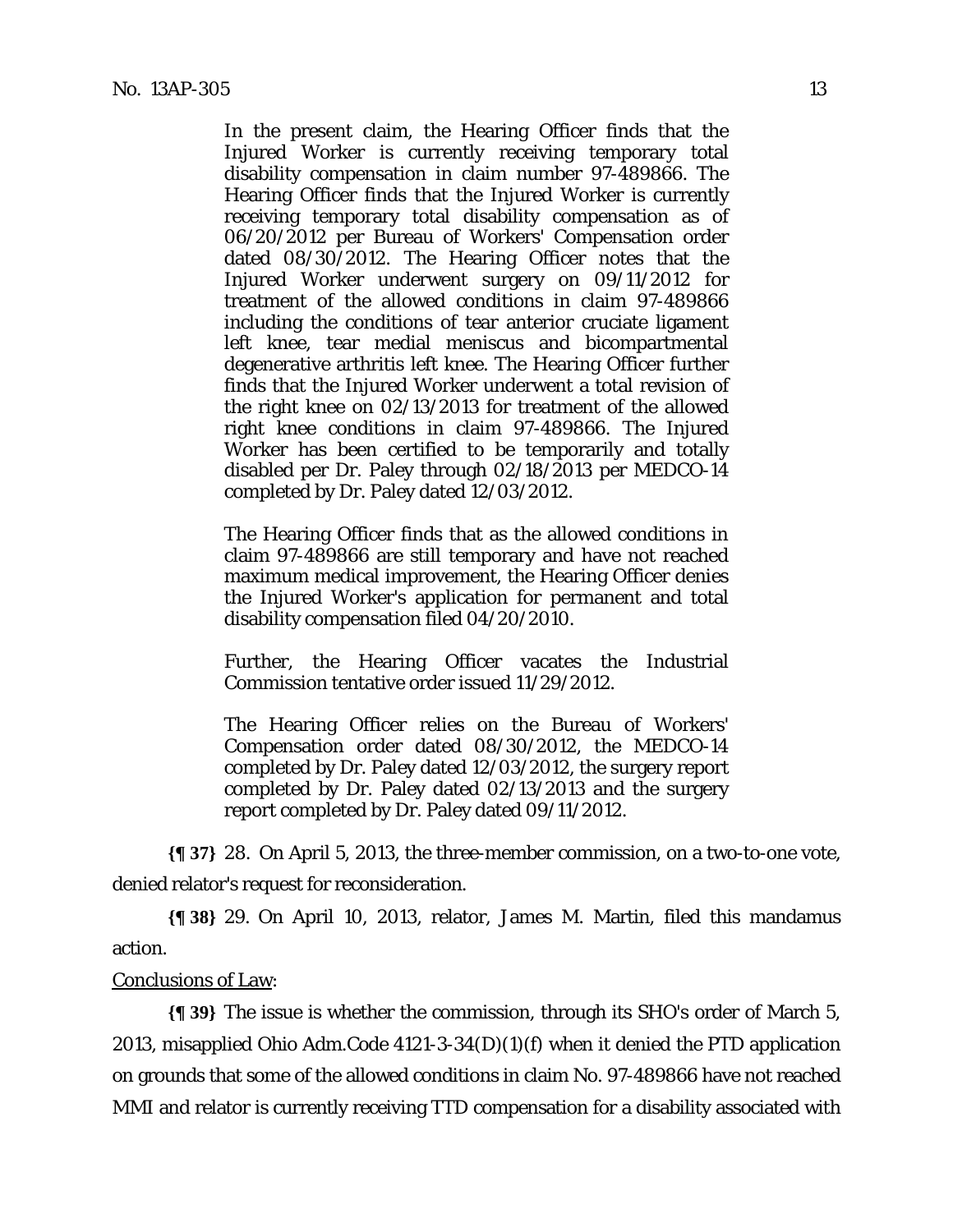those allowed conditions. That is, the commission refused to determine whether relator is PTD based solely upon his allowed PTSD.

**{¶ 40}** Finding that the commission misapplied Ohio Adm.Code 4121-3-34(D)(1)(f) in denying the PTD application and refusing to determine whether relator is PTD based solely upon his allowed PTSD, it is the magistrate's decision that this court issue a writ of mandamus, as more fully explained below.

**{¶ 41}** Ohio Adm.Code 4121-3-34 sets forth the commission's rules applicable to the adjudication of PTD applications.

**{¶ 42}** Ohio Adm.Code 4121-3-34(D) sets forth the commission's guidelines for adjudication of PTD applications.

Ohio Adm.Code 4121-3-34(D)(1)(f) provides:

If, after hearing, the adjudicator finds that the injured worker's allowed medical condition(s) is temporary and has not reached maximum medical improvement, the injured worker shall be found not to be permanently and totally disabled because the condition remains temporary.

**{¶ 43}** Pertinent to the analysis here is the rationale explained in *State ex rel. Galion Mfg. Div. Dresser Industries, Inc. v. Haygood*, 60 Ohio St.3d 38, 40 (1991), wherein the court states:

> Contrary to Dresser's suggestion, a claimant who has multiple allowed conditions is not required to show that each condition, standing alone, is work-prohibitive.

**{¶ 44}** In *Galion*, the commission awarded the claimant PTD compensation based upon the reports of Drs. Retter and Lyons. Dr. Retter found that the claimant was permanently and totally disabled due to the physical conditions of the claim. Dr. Lyons, a psychologist, concluded that the claimant could not engage in sustained remunerative employment, but stated that "[p]rognosis for improvement through treatment is encouraging." In mandamus, the employer challenged the report of Dr. Lyons, but did not challenge the reports of Dr. Retter. The writ was denied on grounds that Dr. Retter's reports were some evidence supporting the PTD compensation.

**{¶ 45}** In *State ex rel. Ferrell v. Indus. Comm.*, 10th Dist. No. 04AP-948, 2005- Ohio-3100, this court had occasion to limit the scope of Ohio Adm.Code 4121-3- 34(D)(1)(f) based upon the *Galion* rationale.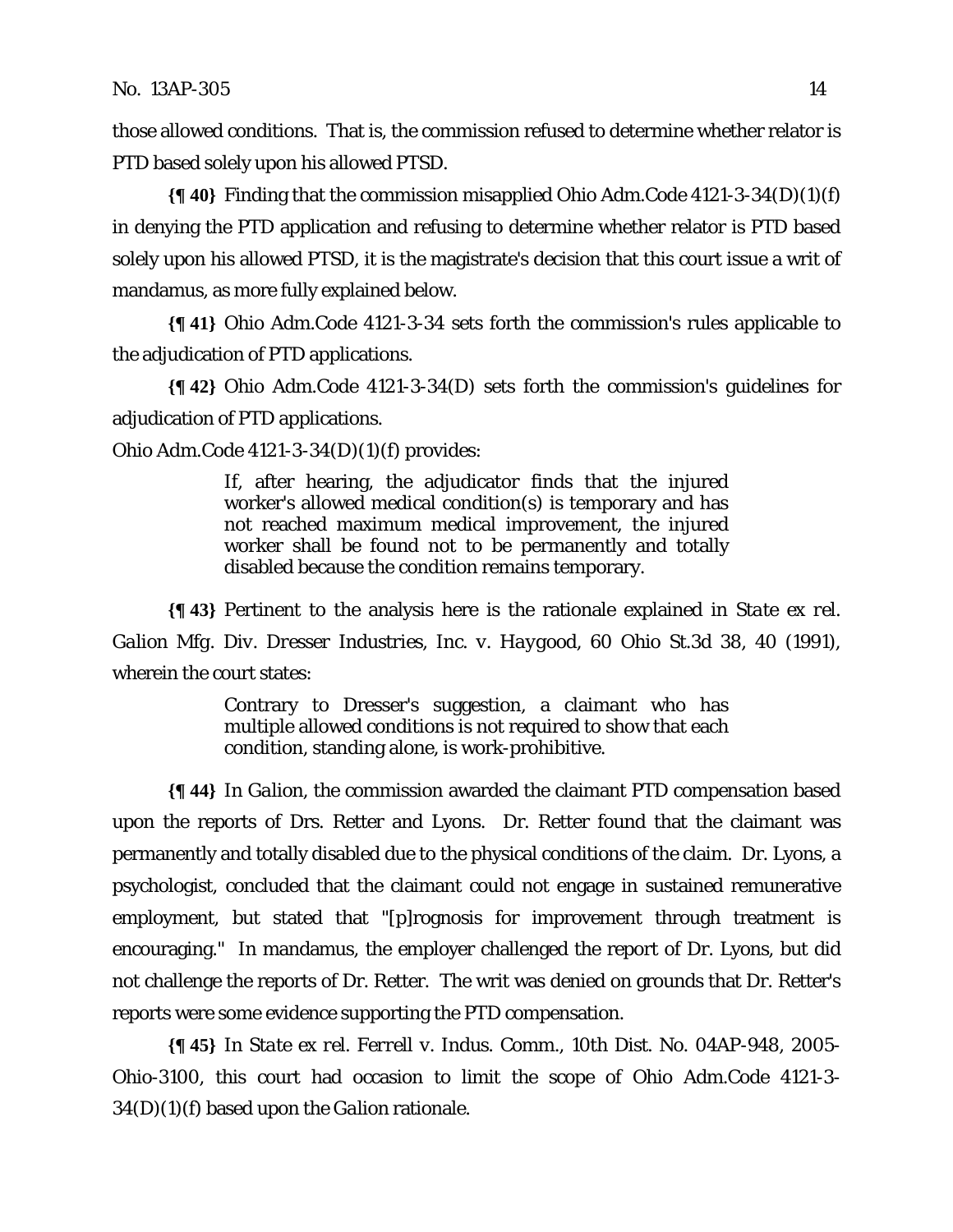**{¶ 46}** Thomas A. Ferrell was injured while employed as a truck driver. His industrial claim was allowed for various physical injuries. His claim was also allowed for "depressive disorder nec; generalized anxiety disorder." *Id.* at ¶ 10.

**{¶ 47}** In August 2003, the commission determined that all of Ferrell's allowed physical conditions had reached MMI, but TTD was ordered to continue based upon the allowed psychological conditions.

**{¶ 48}** In October 2003, Ferrell applied for PTD compensation. In support, he submitted reports from his treating chiropractor, Gregory Richards. In two reports, Dr. Richards opined that the allowed physical conditions produced "total and permanent disablement." *Id.* at ¶ 17.

**{¶ 49}** In February 2004, at the commission's request, Ferrell was examined by James Rutherford, M.D. Dr. Rutherford opined that Ferrell "is not capable of physical work activity." *Id.* at ¶ 18.

**{¶ 50}** Also in February 2004, at the commission's request, Ferrell was examined by psychologist Earl F. Greer, Jr., Ed.D. Dr. Greer opined that the allowed psychological/psychiatric conditions had not reached MMI.

**{¶ 51}** In April 2004, a commission SHO mailed a tentative order finding that Ferrell was PTD based upon the reports of Drs. Richards and Rutherford.

**{¶ 52}** Following the employer's objection to the tentative order, the SHO heard the matter in July 2004. The SHO vacated the tentative order and denied the PTD application. The SHO relied upon Dr. Greer's report, Ferrell's continued receipt of TTD compensation, and Ohio Adm.Code 4121-3-34(D)(1)(f).

**{¶ 53}** Ferrell then filed in this court a mandamus action challenging the commission's denial of his PTD compensation even though he was receiving TTD compensation from his allowed psychological/psychiatric conditions.

**{¶ 54}** This court granted a limited writ ordering the commission to vacate its order denying the PTD application and to issue a new order that redetermines the PTD application consistent with this court's decision.

**{¶ 55}** In granting the writ, this court relied upon the *Galion* rationale to narrow the commission's interpretation of Ohio Adm.Code 4121-3-34(D)(1)(f).